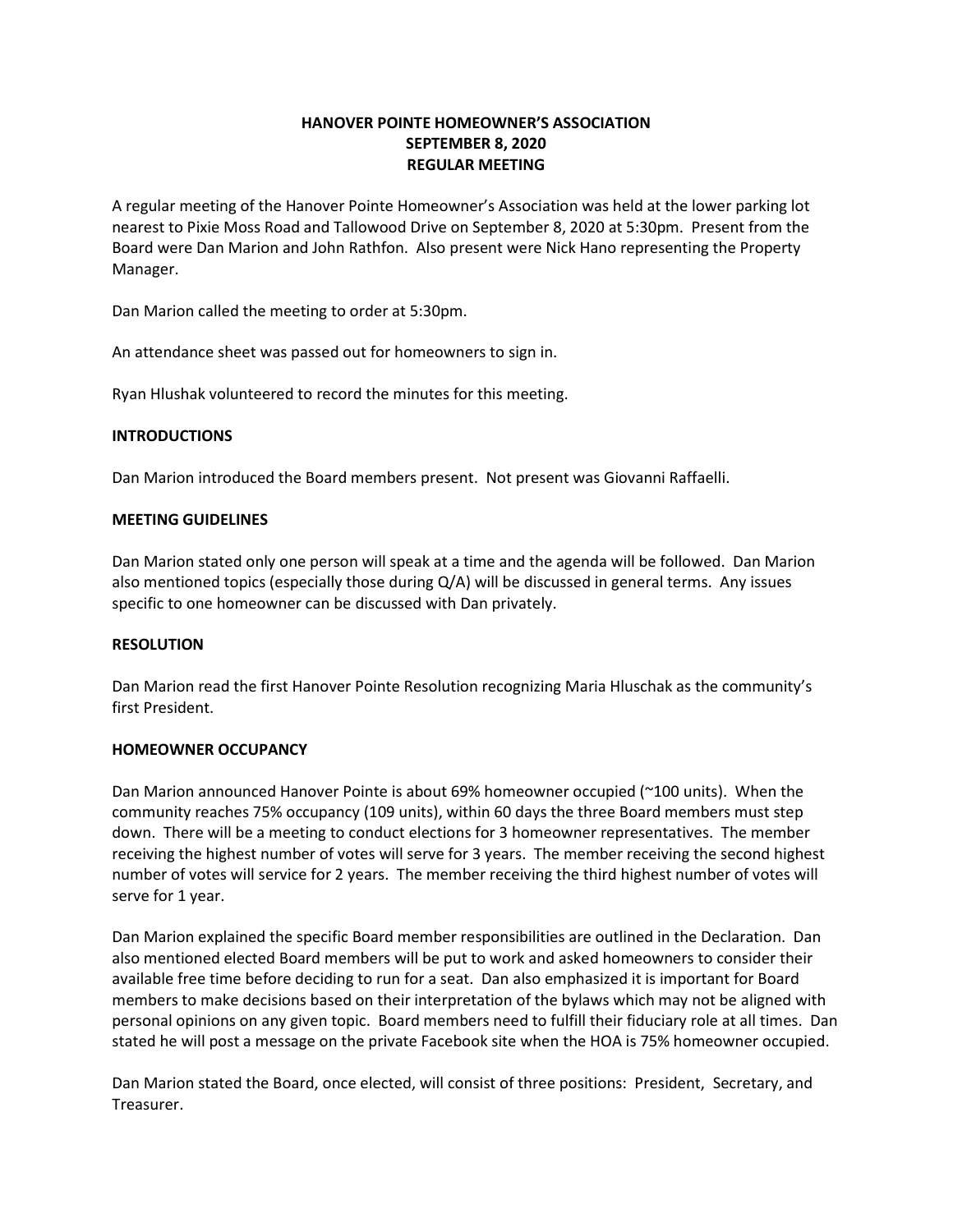Nick Hano stated voting consisted of one vote per household. A homeowner asked if you must be present at the meeting to vote. Nick replied absentee ballots would be available. All votes cast would be anonymous to the community; however, they will be verified to ensure the one-vote-per-household rule is being enforced.

## FINANCES

Dan Marion stated as of this date and based on the information he has received since January of this year, there is no indication the current \$85/month assessment fee needs to change in 2021. All revenue and expenses fall in line with expectations. To date, there has been one unexpected expense – the HOA needed to hire a company to eradicate mosquito larva from a rain garden and detention basin on Tallowood at a cost close to \$4K. Otherwise, financially the HOA is in a good position.

Dan Marion mentioned he has one concern and that is: He doesn't know what he doesn't know. Dan explained that the capital reserves line item in the budget is used for repair or replacement of controlled facilities 10, 20 or 30 years in the future. Dan does not have a good handle if the amount we are reserving today will be enough in future dollars when these systems need attention. Dan stated that is why it's critically important the HOA has someone with a solid financial background to help determine if our current reserve collection is enough for future large-scale outlays.

A homeowner questioned the integrity of the rain garden as it relates to standing water. John Rathfon stated the rain garden is working according to current plan. When it is converted, there will be no standing water after 24 hours of a rain event, which would also be according to plan.

A homeowner asked if all rain gardens and detention basins were check for mosquito larva. Nick Hano stated only the two mentioned were checked and treated.

Nick Hano presented the balance sheet. Nick explained the budget is based upon full occupancy (145 units), and until we get to that number, it is difficult to make a determination if the current assessment fee is reflected of all current and future expenses. Dan Marion stated Ryan Homes anticipates the last home to be sold will be in the June, 2021 time frame.

John Rathfon mentioned Metropolitan pays for some lawn cutting and snow plowing. That expense will be transferred to the HOA in time.

A homeowner asked if current contracts will be going out to bid. Dan Marion replied it makes sense for all contracts to go out to bid to make sure the Homeowner's Association is receiving services at a fair price. Dan also stated some contracts will require a Request for Information (RFI) first to totally understand the scope of services a contractor can offer. A Request for Quote (RFQ) would follow.

## DEVELOPER'S REPORT

John Rathfon explained dedication of phases 1A and 1B won't be concluded on the timeline they were expecting. John stated there will be a punch list of items to be addressed and Metropolitan will execute those items leading to the dedication path.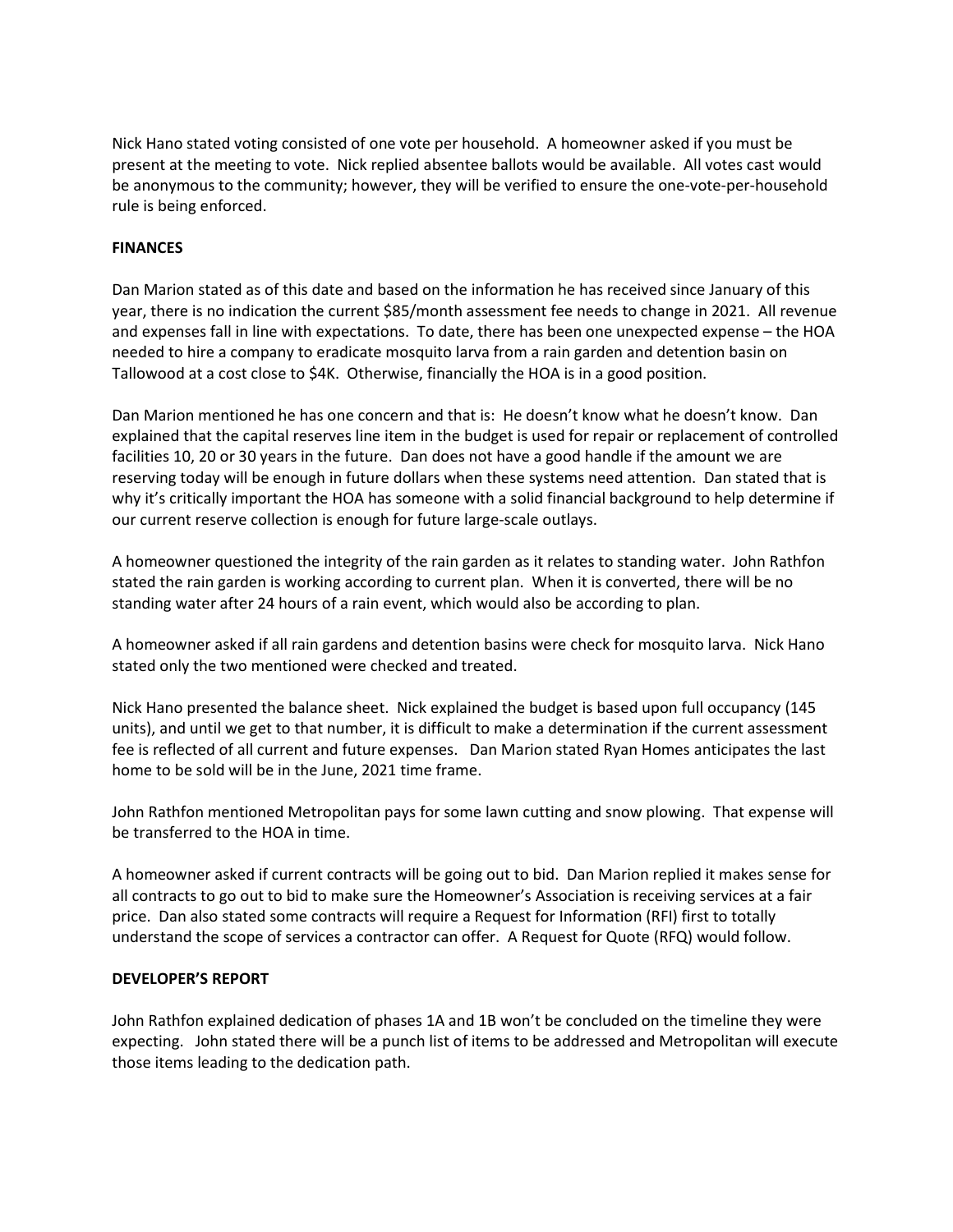A homeowner wanted to know how he can be assured any items in front of his property such as a cracked sidewalk are part of that punch list. John Rathfon replied he will share the punch list with Dan Marion. Dan stated he will post the punch list on the private Facebook page.

The same homeowner asked what other means of communication are there if a homeowner does not have a Facebook account. Dan responded he would be happy to email the documents or hand-deliver.

John Rathfon explained the playground equipment was ordered from an overseas supplier that had to be cancelled due to COVID.

A homeowner asked if there are any playground vendors in the United States. Dan Marion replied he is sure there are US playground vendors, but in his role, he has no power to dictate what vendors Metropolitan uses to fulfill their contractual obligations.

John Rathfon continued that 3 playground apparatus should be installed within the next two months. John said the actual installation process is short – a few days at most.

A homeowner asked when the rain gardens and the detention basins in Phases 1A and 1B will be converted. John Rathfon replied most likely not until next Spring.

Dan Marion stated it is important for heavy equipment to get to the storm drains located on the back of many lots throughout the community. Dan explained it is unfortunate he had to notify two homeowners their fence lines had to be moved off easements on their properties prior to conversion. Both homeowners are complying. Dan's point was to make sure you go through the HOA application process so that your original fence install location is approved by the HOA.

A homeowner mentioned that the township (New Hanover Township) appears to have a more relaxed ordinance regarding what can be installed on an easement. Dan Marion agreed with the homeowner the township ordinance is more relaxed. However, the Township also defers to HOA documents as the final decision as the storm water management system within the HOA is private, not public.

A homeowner asked how long does it take to convert a basin. John Rathfon replied 3-4 days.

Dan Marion mentioned once the roads are dedicated, the township is responsible for snow plowing. The HOA will still be responsible for clearing the parking lots and sidewalks NOT in front of homeowners' houses. Homeowners were reminded the sidewalks in front of their houses are their responsibility to clear snow and ice. Homeowners that have sidewalks on the side of their house (street-facing side) are responsible for those sidewalks as well.

A homeowner wanted to know when her driveway will receive the final surface. John Rathfon stated that question should be asked of Ryan Homes. Dan Marion provided the telephone number of the current on-site Project Manager.

A homeowner wanted to know why dedication was being split (phases 1A/1B and phase 2). John Rathfon replied the phase 1A/1B areas have been complete for quite some time. Dedication means the township can snowplow 1A/1B instead of waiting until the entire community is dedicated. Also, all storm drains, rain gardens, and detention basins in 1A/1B would be converted.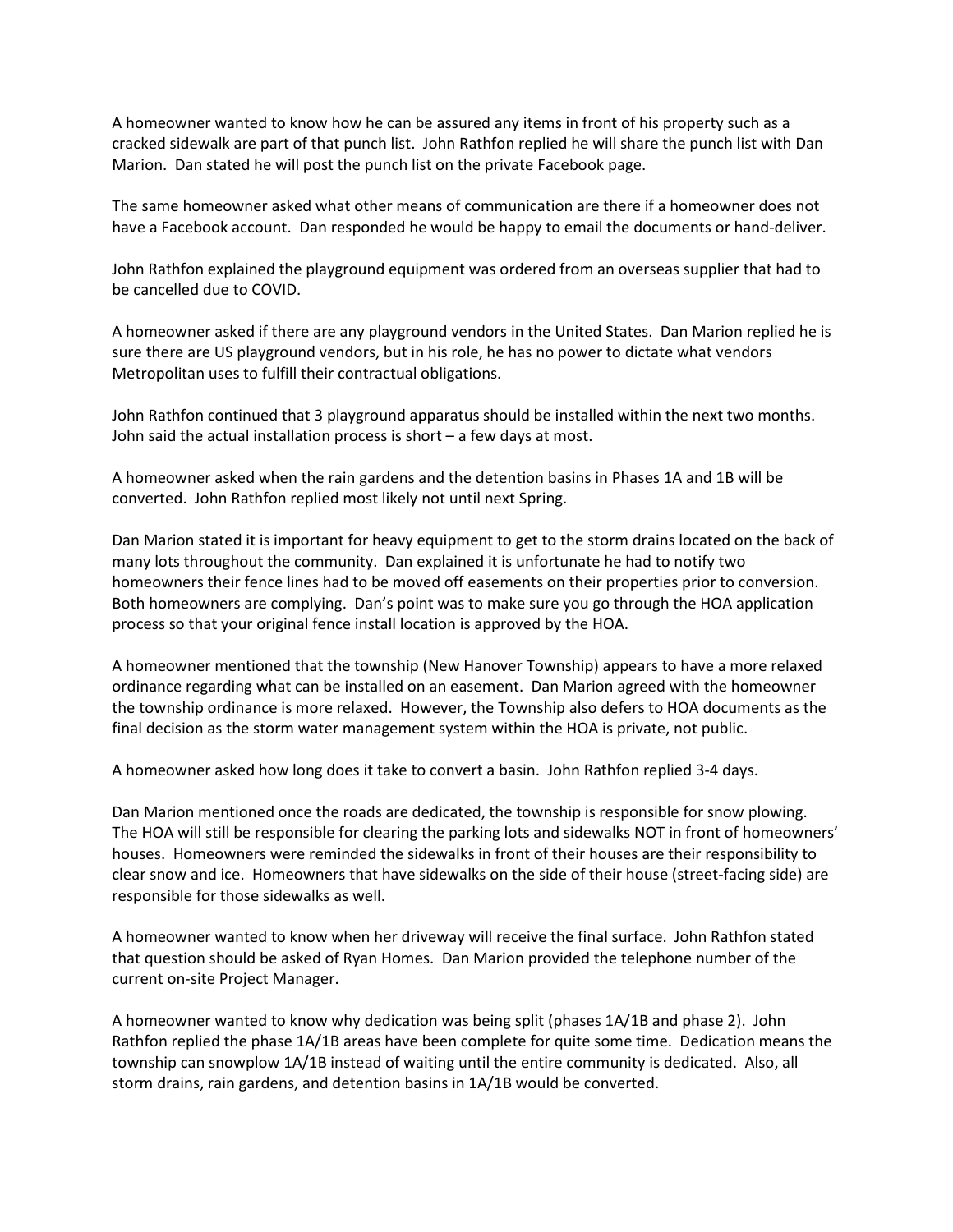The homeowner followed-up with concerns that construction vehicles would ruin the new pavement in 1A/1B. There was significant discussion regarding the route trucks with dirt loads should take from this time forward. John Rathfon stated most of the dirt-load trucks are Ryan Homes, not Metropolitan. That said, John will contact Ryan Homes to send a message in their portal about truck routes: Do not go to the lower part of Tallowood or lower Pixie. John will also arrange for new "no construction vehicle" signs.

Regarding landscaping, Dan Marion stated he has been in frequent contact with the landscaping company owner over the last 1-1/2 months. Dan feels the job they are doing is improved and was looking for feedback from the community. There were a few homeowners in attendance stating lawn cutting was better over the time period. One homeowner had continued concerns about the "yellow" area behind her house that was not addressed over the last few weeks. Dan replied he will talk to the landscape owner about that area.

John Rathfon mentioned the basins themselves should only be cut 2-3 times per year but as a result of homeowner complaints, they are being cut more often, which is not aligned to the site plan.

A homeowner asked if grass cutting is weekly. Dan Marion replied over the last 1-2 months it has been weekly because of the growing season, rain, etc.

Nick Hano stated mulching is done twice a year, Spring and Fall.

John Rathfon stated streetlights are targeted for all street intersections. The lights themselves will be essentially the same size and shape of the ones already erected in the parking lots.

A homeowner wanted to know the timeline for the streetlights. John Rathfon replied that the utility company (Met-Ed) is on their own schedule (whenever they get around to it).

John Rathfon stated the HOA owns the parking lot lights and their electrical use. Med-Ed is responsible for maintenance and use of the streetlights.

A homeowner asked when speed limit signs will be installed. John Rathfon stated some of the signs previously installed were "taken out" and will need to be re-installed. There is a signage plan that must be adhered to for full dedication.

Another homeowner pointed to the location of the stop sign at the corner of Pixie and Tallowood, stating it appears to be in the wrong location. John Rathfon stated he will look into that.

A homeowner stated the grass at the corner of Lomara and N. Charlotte is so long it is hard to see oncoming traffic when making a left onto No. Charlotte. John Rathfon stated he will look into that.

## External Home Improvements (Accessory Structures)

Dan Marion talked about the guideline document that has been on the private Facebook site for a few months. There is a page in the middle of the document that should be followed in order to get to an HOA approval. Dan will forward the softcopy to Hano, LLC for inclusion on their website as well.

### By-Laws, Rules and Regulations, Declaration Discussion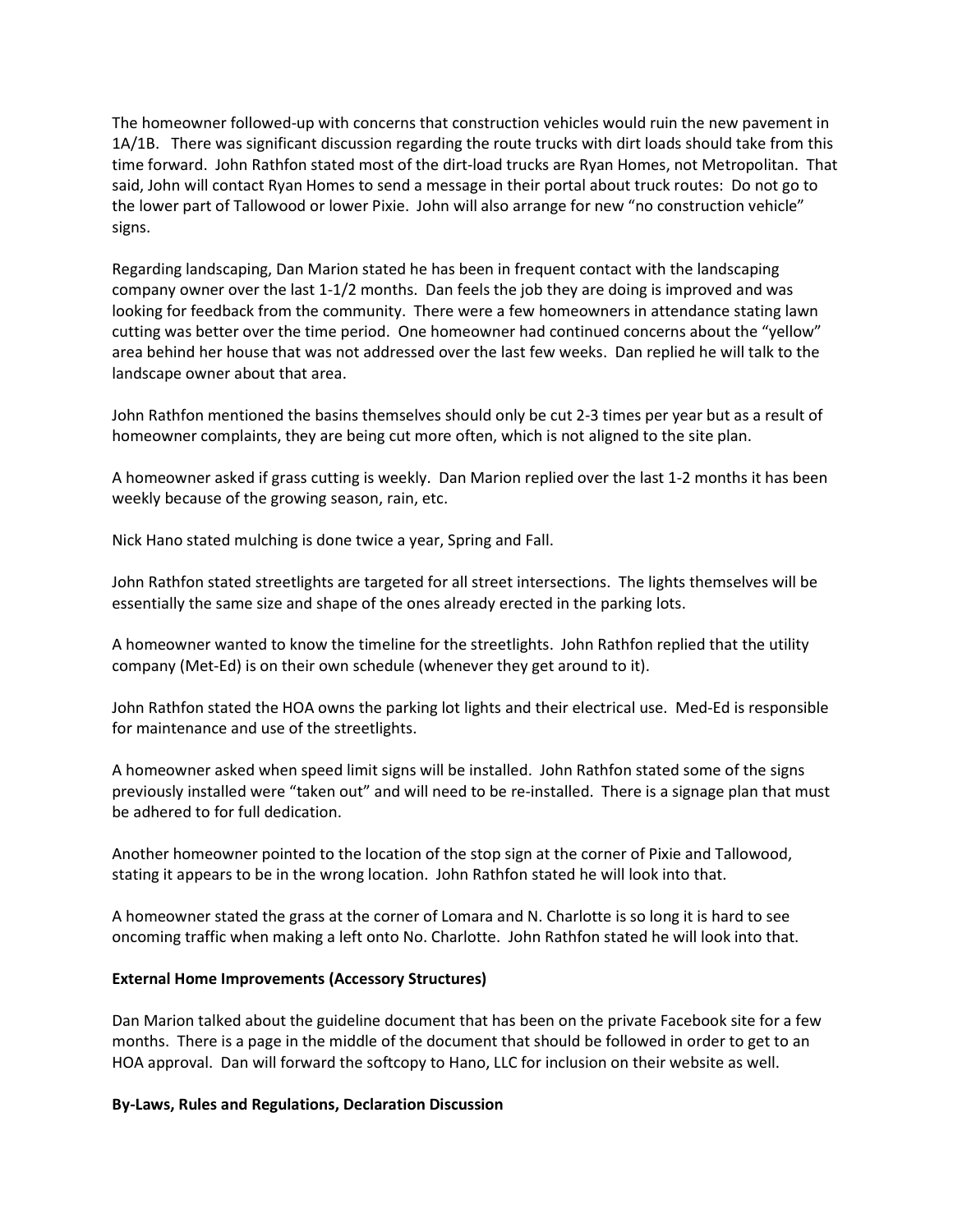Dan Marion explained the importance of following the governing documents of the association. Dan also explained when the Board receives a complaint, it is incumbent on the Board to investigate the complaint and respond accordingly. Dan said that for every 10 complaints, about 6 are valid and 4 are not. The complainant is notified the reason why any particular complaint is without merit.

Dan also explained that many homeowners bought into Hanover Pointe because they trusted their Board to uphold the bylaws as written. The Board has an obligation to those homeowners. Also, many homeowners do not want a total revamp of the bylaws as written. Dan stated when the Association has three homeowners on the Board, we should take a long look at the bylaws. If there are any conflicts in the governing documents, amendments should be considered to remove those conflicts.

Dan stated if a homeowner receives a warning letter (or a fine letter for continued non-compliance), the homeowner is entitled to a hearing upon request. Keep in mind, however, the hearing is to determine if the HOA unfairly made a decision on a complaint. If the complaint is verified and valid, the hearing will not produce the results the homeowner is expecting.

Dan concluded the discussion by stating in New Jersey, most (all?) communities require a certificate of occupancy on re-sales. This means a town official inspects both inside and outside the home to determine if all required permits were pulled. While c/o's on re-sales are not yet a requirement for New Hanover Township, the trend is to lean in this direction. Dan mentioned the HOA is the least of a homeowner's problems if he/she has not pulled township permits for their projects that require them.

A homeowner asked what is the dividing line between when the Board votes on a topic vs when it must be sent to the homeowners for a referendum vote. Nick Hano replied the Board will vote on changes to Rules and Regulations. For all other items under consideration, a referendum is required.

### Basketball Tournament

Vin Ho provided some details regarding the basketball tournament that will be executed this coming weekend over the bridge on Pixie Moss. Refreshments will be provided. Times are posted on the Facebook private site. Vin hopes this event is a catalyst for future similar events to being the community together.

Dan Marion thanked Vin and his next-door neighbor friends for putting this event together as it defines "community". Dan encouraged someone else be the next "Vin" and volunteer to host a similar type event. Lastly, Dan stated the Chief of Police has approved blocking off the road where the tournament will be held as long as we can assure New Hanover Township the basketball apparatus can be moved quickly for an emergency vehicle.

### Questions and Answers

A homeowner purchased a re-sale home and was not provided with the HOA governing documents. Nick Hano and Dan Marion will work with the resident to provide those documents.

There was additional discussion regarding the HOA bylaws, rules and regulations, etc. Dan Marion said if any homeowner receives a warning letter and has an issue with it, the homeowner is to contact Dan